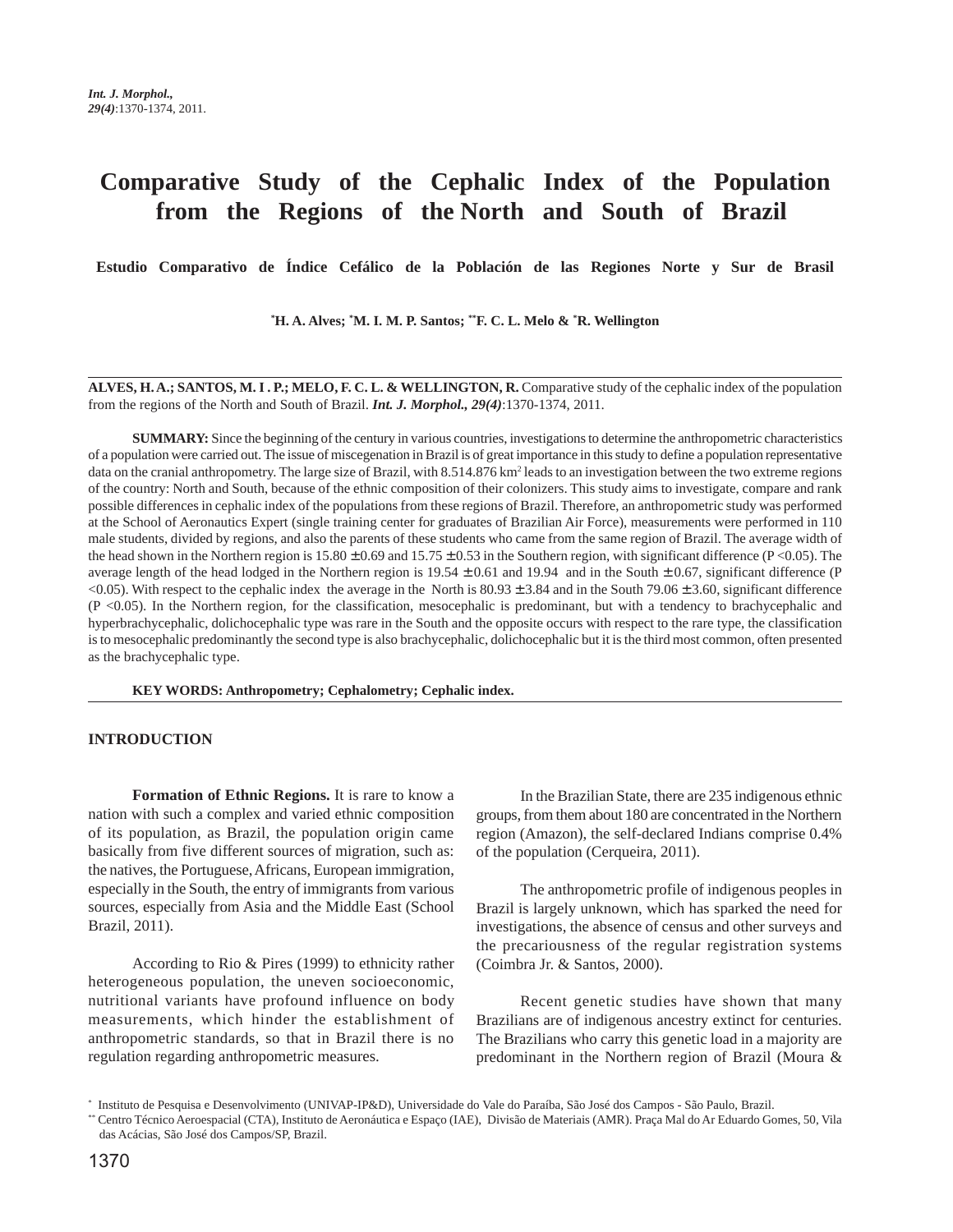Moreira, 2001). The South Region of Brazil it is the lowest of all. It has one of the best index of economic and social development of the Country. The region has intensified the settlement only from the nineteenth century, until that time the territory was almost completely deserted, except for native peoples. Considering this factor, the government promoted a policy of settlement which attracts migrants mainly from European origin - Italian, German, consolidating the colonization of this region (Marote, 1990).

**The head anthropometry.** The study of the physical characteristics of man and its variations both inside and outside has been a constant concern in the course of time. The proportionality of the different body segments have interested man since antiquity (De La Rosa & Rodriguez-Añez, 2002).

Man's skull has been studied at all times, the descriptive point of view, more recent comparative studies that have identified specific characteristics with regard to race, ethnicity, gender, age and other factors (del Sol, 2005).

The study of craniofacial relations and variations in humans has been used for different racial groups in physical anthropology. Morphology and characteristics of different races and ethnic groups are not randomly distributed but it appears in geographic clusters (Argyropoulos & Sassouni, 1989).

Anthropometry of the head can be divided according to Grau *et al*. (2001) in:

I. Cephalometry: is the name given to the morphological study of all structures present in a human head, is the measurement of magnitudes of the head can be applied in the individual alive.

II. Craniofacial relations: which is limited to measuring bones and teeth directly in the dry skull.

Cephalometry is a technique that summarizes the anatomical complexities of the head of a human being living within a geometrical framework (Moyers cited by Ferreira, 2005). The cephalic index is a widely used anthropometric parameter in determining the racial variations, and very unusual use to determine sex differences, especially in individuals whose identity is unknown (Shah & Jadhav, 2004). According to Williams *et al.,* (1995) the cephalic index is: maximum head width / head length x 100 Max. He gives us an idea of how genetic traits have been passed on among parents and their offspring and siblings (Shah & Jadhav).

Due to its validity and practicality and has a great reputation in the mandatory investigation of the craniofacial skeleton (McIntyre & Mossey, 2003).

Williams *et al*. presents the cephalic index in four groups: I. Dolichocephal, II. Brachycephal, III. Mesocephal, and IV. Hyperbrachycephal.

The type of head and face depend on many factors such as ethnicity, genetic influence, traditions, nutrition, certain pathology conditions, environment and climate (Rexhepi & Meka, 2008). For Verdun *et al.* (1958) the hyperdolicocephal is usually a sign of the crossing of two dolichocephalic breeds, while hiperbrachcephal indicates the crossing of two breeds brachycephalic, mesocephalic being a sign of the crossing of two breeds of cephalic index opposites.

It is believed to be needed for several multicenter some more studies to establish anthropometric data which define the reality in Brazil (Oliveira *et al*., 2007). For Mota *et al*. (2004) there is a need of studies in regions into the distinct characteristics.

# **MATERIAL AND METHOD**

**Methodology.** Descriptive analysis, non-experimental crosssectional pure, where variables had no systematic observation, however manipulated. The research was investigated and classified according to differences in cephalic index established by Williams *et al.*

**Population and Sample.** The group studied in this work was composed of 54 male subjects from the Northern Region and 56 male subjects from Southern Brazil aged (17 to 28 years), all students from the School of Aeronautics Expert (the only training center for graduates of the Brazilian Air Force). The parents of these students also come from the same region of Brazil.

**Data Collection.** All measurements were taken with the subject sitting in the chair, in relaxed condition and head in anatomical position.

For measurements we used a millimetric caliper, by performing the following steps:

I. Head length = distance between the glabella and the occipital point.

II. Head width = breadth, at right angles to median plane.

The cephalic index is given by the following formula:

III. Head Index = head width  $/$  head length x 100 Max.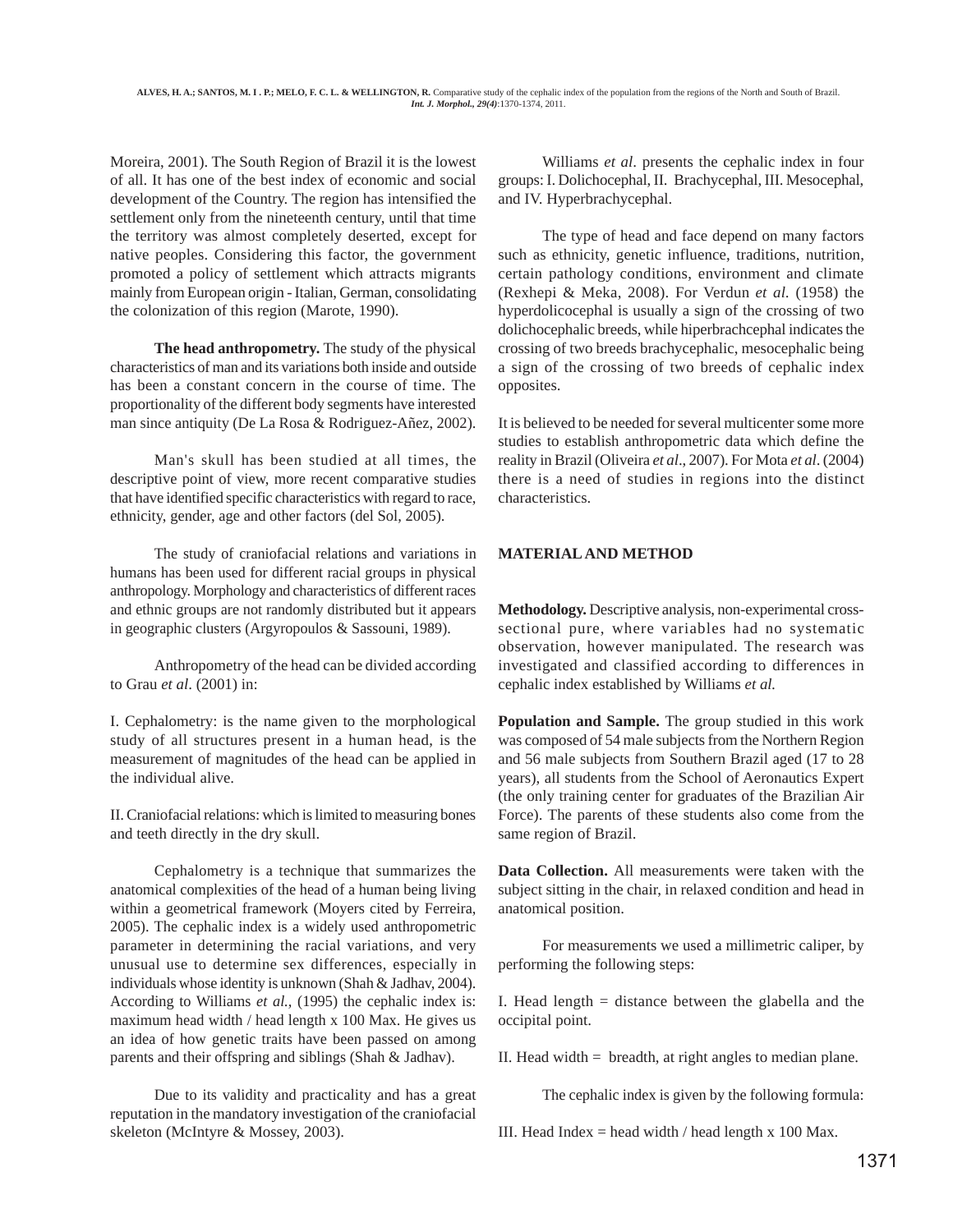The result of the cephalic index is presented in four groups according to (Table I), according to the classification Williams *et al*.:

Table I. Classification head shape based on cephalic index.

| <b>Head shape</b>          | Cephalic index (CI)            |  |  |
|----------------------------|--------------------------------|--|--|
| Dolichocephalic            | 70 < 74.9                      |  |  |
| <b>Mesocephalic</b>        | 75 < CI < 79.9                 |  |  |
| <b>Brachycephalic</b>      | 80 < CI < 84.9                 |  |  |
| <b>Hyperbrachycephalic</b> | 85 CI $<$ 89.9 and CI $<$ 89.9 |  |  |

**Analytical Procedures.** Statistical analysis as performed with emphasis on the following indicators: Mean, standard deviation and to compare the results of the regions we used the Student t-test, through the BioStat 5.0.

The procedure for data collection (non-invasive procedure) was approved by the Research and Ethics at the University of Vale do Paraiba under No. H145/CEP2010, according to Resolution 196/96 of the National Health Council (Brazil).

## **RESULTS**

The results of the mean and standard deviation of head width, head length and cephalic index in subjects from Northern and Southern Brazil are presented on Table II.

Table II. Shows the results of the mean and standard deviation of head width, head length and cephalic index in subjects from Northern and Southern Brazil.

| <b>Regions/Variable</b>     | North            | South            |
|-----------------------------|------------------|------------------|
| <b>Maximum head breadth</b> | $15.80 \pm 0.69$ | $15.75 \pm 0.53$ |
| <b>Maximum head length</b>  | $19.54 \pm 0.61$ | $19.94 \pm 0.67$ |
| Cephalic index              | $80.93 \pm 3.84$ | $79.06 \pm 3.60$ |

The average width of the head of the Northern Region is  $15.80 \pm 0.69$ , higher than the average Southern Region 15.75  $\pm$  0.53, significant difference (P < 0.05). The average length of the head of the Northern Region is  $19.54 \pm 0.61$ , a result lower than the average Southern Region  $19.94 \pm 0.67$ , significant difference  $(P<0.05)$ .

The cephalic index of the Northern Region which is  $80.93 \pm 3.84$ , in comparison greater than the average Southern Region 79.06  $\pm$  3.60, significant difference (P  $< 0.05$ ).

The results of head shape classification based on the cephalic index in subjects from Northern and Southern Brazil are presented on Table III. In the Northern region dolichocephalic 2%, 44% mesocephalic, 37% and 17% brachycephalic hyperbrachycephalic are classified. In the Southern region 14% dolichocephalic, mesocephalic 46%, 36% and 4% brachycephalic hyperbrachycephalic are classified.

Table III. Results from head shape Classification of the North and South of Brazil in percentage (%) based on cephalic index.

| <b>Head shape</b>         | North $(\% )$ | South $(\% )$ |
|---------------------------|---------------|---------------|
| <b>Dolichocephalic</b>    | 2             | 14            |
| <b>Mesocephalic</b>       | 44            | 46            |
| <b>Brachycephalic</b>     | 37            | 36            |
| <b>Hyperbrachcephalic</b> | 17            |               |
| Total                     | 100           | 100           |

# **DISCUSSION**

In this study, the average cephalic index for children in the Northern Region was 80.93, an average similar to the studies of Oladipo & Olotu (2006) determined that the cephalic index for the male group of ethnic Ijaw in 80.98, Shah & Jadhav students in Gujarat in India with 80.42, del Sol in a group of individuals of the Mapuche ethnic group in Region IX in Chile with 80.40 and Golalipour *et al.,* in men in Northern Iran with 80.40.

Students in the South, the average cephalic index was 79.06, an average similar to the studies of Basu (1963) in India with K. Vangaja ethnicity, presenting cephalic index of 79.50, García & Lips (1986) where the Northmen the Chilean-European descent (Nordic) at 79.72, Fawehinmi *et al.* (2008) study in Nigeria in Port Harcout with 79.80 and Bhargava & Kher (1961) with ethnicity Barela in India with 79.80.

The dominant type of head in this study, in the North 2% are classified as dolychocephalic, mesocephalic 44%, 37% and 17% brachycephalic hyperbrachicephalic, with the kind of lower dolichocephalic incidence with 2% and the predominant type with mesocephalic 44%.

In the Southern region 14% are classified dolichocephalic, mesocephalic 46%, 36% and 4% hyperbrachicephalic brachycephalic, and the type of the lower incidence hyperbrachicephalic with 4% and the predominant type mesocephalic with 46%.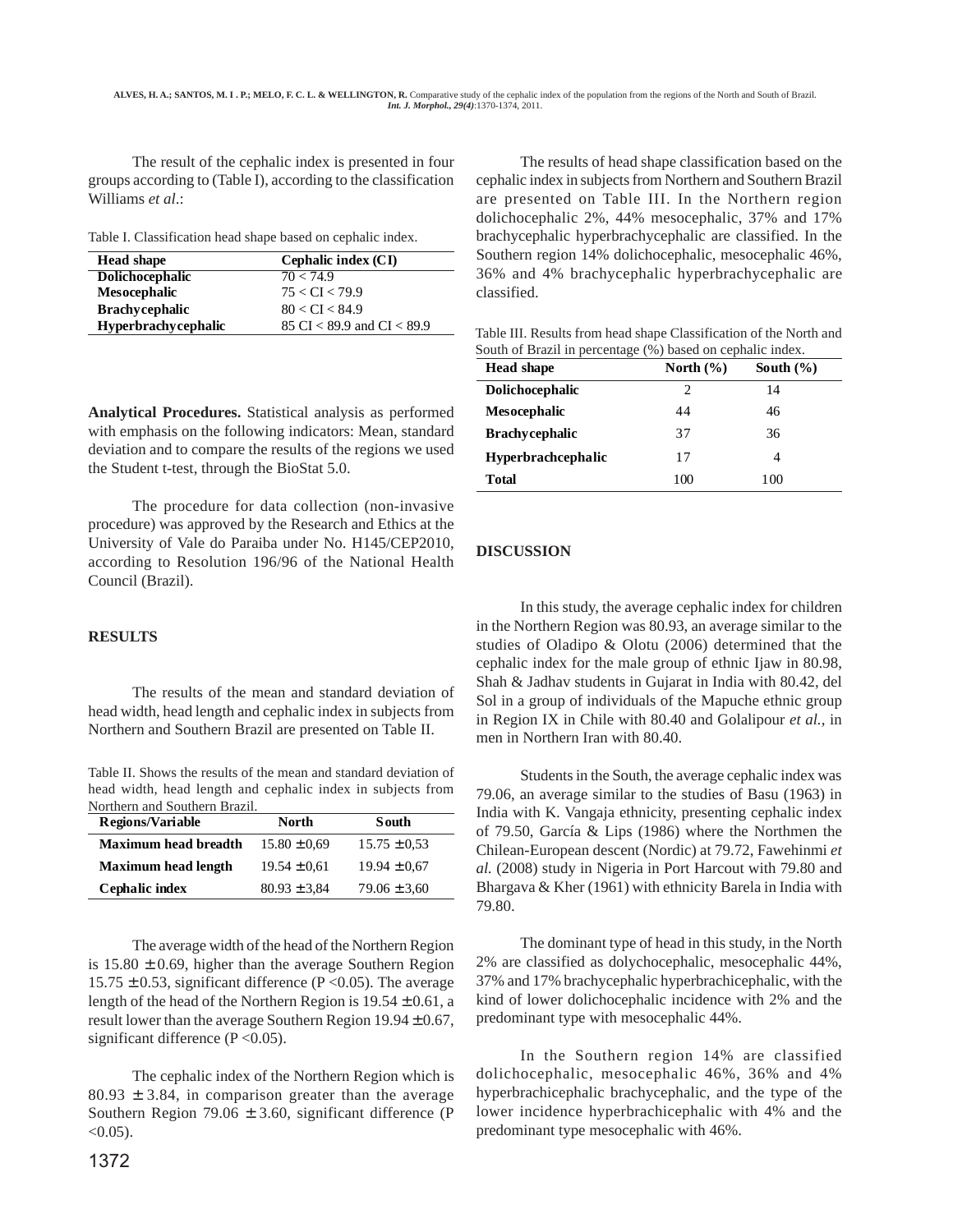It can be observed that the predominance in the North and South of Brazil is the mesocephalic with 44% and 46% respectively, a result which also predominated mesocephalic was found by Shah & Jadhav in a study in India with 302 where the male students showed that 41% of students were mesocephalic, 37% brachycephalic, 14% and 7% hyperbrachycephalic dolichocephalic. In Chile the studies of del Sol also predominated mesocephalic in a study with a group of individuals of the Mapuche ethnic group in the IX Region of Chile, where the displayed result is 2% were classified dolichocephalic, mesocephalic 66%, 28% brachycephalic hyperbrachycephalic and 4% in this study however, the mesocephalic is very dominant with 66% of the studied group.

The brachycephalic type is also very common in the North and South of Brazil with 37% and 36% respectively, similar to that found by Shah & Jadhav, with 37% for brachycephalic, and also the second predominant type of head and studies Golalipour (2006) in Northern Iran with the ethnicity of women native Fars, presented results from 36.2% to brachycephalic, and is also the second dominant type.

Regarding the rare type in the Northern Region was dolichocephalic with 2%, similar to the studies of del Sol in individuals of the Mapuche ethnic group in the IX Region of Chile with 2% dolichocephalic, Shah & Jadhav study with

198 women in India where 3% were classified as dolichocephalic and studies of Golalipour in Northern Iran with women from ethnic Turkman presented results dolichocephalic 0.5% to 13.3% mesocephalic, 58.1% brachycephalic and 28.1% hyperbrachycephalic native Fars and 0.1% dolichocephalic, mesocephalic 9.2%, 36.2% and 53.6% hyperbrachycephalic brachycephalic, but this latest study presented by Golalipour the result is quite unusual for dolichocephalic 0.5% to 0.1% in Turkman and native Fars.

The rare type in the South was 4% hiperbraquicéfalo result similar to the Eroje *et al.* (2010) studies, where 66.82% are dolichocephalic, mesocephalic 21.59%, 10.23% and 1.36% brachycephalic hyperbrachycephalic rated very rare.

With respect to variation in head shape in various races and geographical areas, it is believed that the hereditary factor mainly affects the shape of the head, however environment has secondary effects (Golalipour).

In conclusion, this study shows in the Northern region for the classification mesocephalic predominant, but with a tendency to brachycephalic and hyperbrachycephalic, dolichocephalic type was rare in the South and the opposite occurs with respect to the rare type, the rating for mesocephalic is predominantly the second type is also brachycephalic, dolichocephalic but is the third most common, often presented as the brachycephalic type.

**ALVES, H. A.; SANTOS, M. I . P.; MELO, F. C. L. & WELLINGTON, R.** Estudio comparativo de índice cefálico de la población de las regiones Norte y Sur de Brasil. *Int. J. Morphol., 29(4)*:1370-1374, 2011.

**RESUMEN:** Desde el comienzo del siglo en varios países, se llevaron a cabo investigaciones para determinar las características antropométricas de la población. El tema del mestizaje en Brasil es de gran importancia en este estudio para definir una base de datos representativa de la población en la antropometría craneal. El gran tamaño de Brasil, con 8.514.876 km<sup>2</sup> nos lleva a realizar una investigación en individuos pertenecientes a las dos regiones extremas del país: Norte y Sur, debido a la composición étnica de sus colonizadores. Este estudio tiene como objetivo investigar, comparar y clasificar las posibles diferencias en el índice cefálico de las poblaciones de estas regiones de Brasil. Por anterior, se llevó a cabo un estudio antropométrico en la Escuela de Aeronáutica de expertos (centro de entrenamiento único para los graduados de la Fuerza Aérea de Brasil). Las mediciones se realizaron en 110 estudiantes de sexo masculino, divididos por regiones, y también en los padres de estos estudiantes que vinieron de la misma región de Brasil. El ancho medio de la cabeza en los individuos de la región Norte fue  $15,80 \pm 0,69$  cm y  $15,75 \pm 0.53$  cm en la Región Sur, con diferencias significativas (P  $\langle 0,05 \rangle$ . La longitud media de la cabeza en los individuos de la Región Norte fue 19,54 ± 0,61cm y 19,94 ± 0,67 cm en los individuos del Sur, diferencia significativa (P <0,05). Con respecto al índice cefálico en el Norte fue 80,93 ± 3,84 y emn el Sur 79,06 ± 3,60, diferencia significativa (P <0,05). En la región Norte, la mesocefalia es predominante, pero con tendencia a la braquicefalia y hiperbraquicefalia. El tipo mesocefálico predominaba en los individuos del Sur pero con distribución más hacia la braquicefalia que hacia la dolicocefalia.

**PALABRAS CLAVE: Antropometría; Cefalometría; Índice cefálico.**

### **REFERENCES**

Argyropoulos, E. & Sassouni, V. Comparison of the dentofacial patterns for native Greek and American-Caucasian adolescents. *Am. J. Orthod. Dentofacial Orthop., 95(3)*:238-49, 1989.

Basu, A. Anthropometry of the kayasthas of Bengal. *J. Anat. Soc. India, 3*:20-5, 1963.